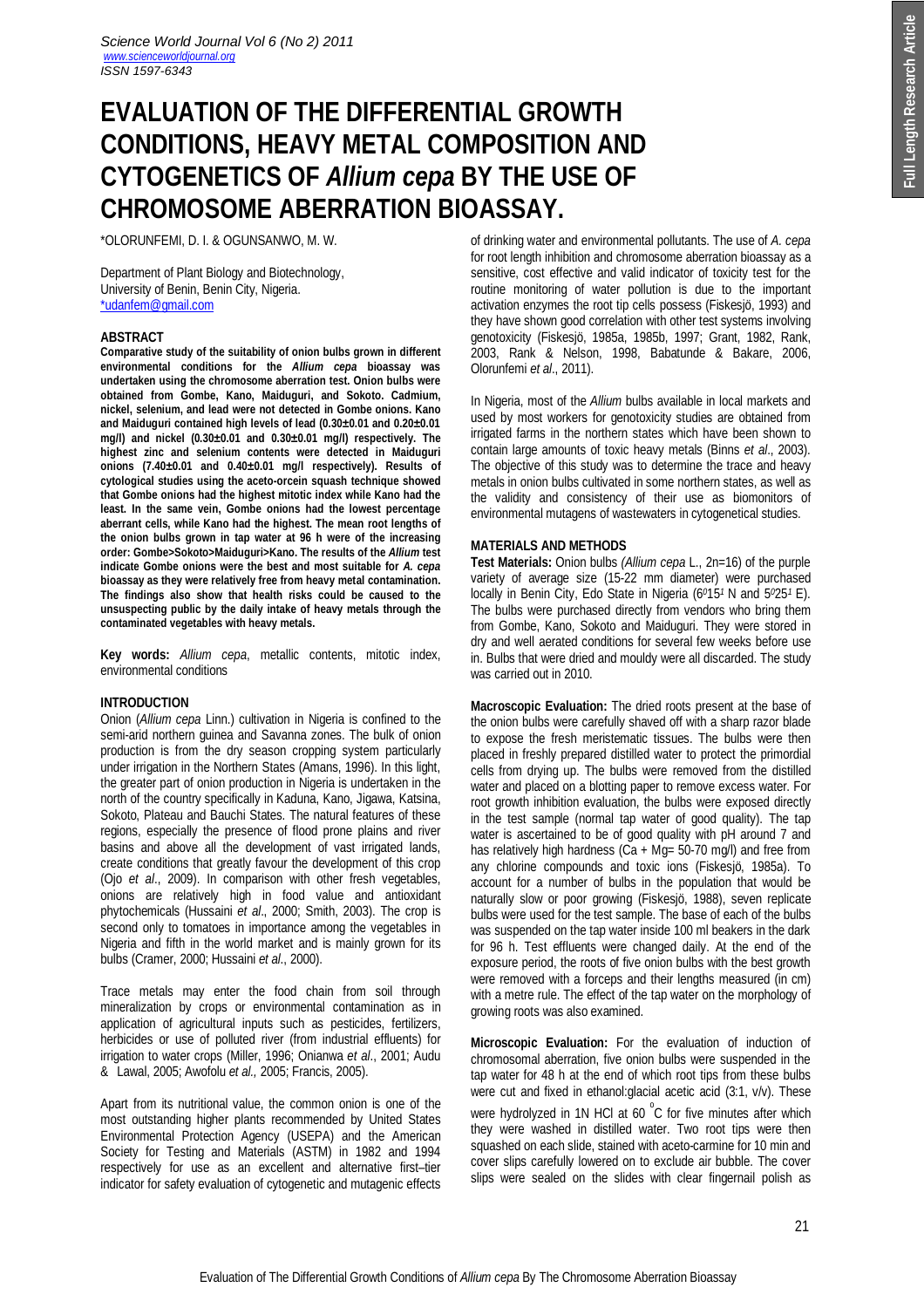*Science World Journal Vol 6 (No 2) 2011 www.scienceworldjournal.org ISSN 1597-6343*

suggested by Grant (1982). This is to prevent drying out of the preparation by the heat of the microscope (Sharma, 1983). Six slides were prepared for each test sample out of which five were analyzed at ×1000 magnification for induction of chromosomal aberrations. The mitotic index and the frequency of aberrant cells (%) were calculated as in previous studies (Olorunfemi *et al*., 2011).

**Analysis of Onion Bulbs for Metallic Composition:** Three sets of ten whole onion bulbs were analyzed for fifteen metals (including eleven heavy metals) namely lead, cadmium, molybdenum, selenium, vanadium, silver, copper, iron, zinc, nickel, and manganese according to standard analytical methods (APHA, 1998). Briefly, 100 ml of the effluents were digested by heating with concentrated HNO3, and the volume reduced to 3-5 ml. This volume was made up to 10 ml with  $0.1$  N HNO<sub>3</sub>. Concentrations of the metals were estimated by using an Atomic Absorption Spectrophotometer (AAS, Unicom 969).

**Statistical Analysis:** The means, with 95 % confidence limits and the standard errors for results of the root inhibition and chromosome aberrations of each test sample were calculated. Data were expressed as Mean  $\pm$  Standard Error. All statistical analyses were carried out using SPSS®14.0 statistical package.

#### **RESULTS**

The metallic contents of the onions obtained from the different geographical locations are shown in Table 1. Lead was not detected in Gombe onions, but substantially high values were found in Kano and Maiduguri onions  $(0.30\pm0.01$  and  $0.20\pm0.01$ mg/l) respectively. Cadmium, molybdenum and silver were only detected in Maiduguri and Kano onions. Selenium was not detected in Gombe onions but high values were found in onions from Kano and Maiduguri (0.20±0.01, 0.30±0.01 and 0.40±0.01 mg/l) respectively. Vanadium was not detected in Gombe onions. Compared with Gombe, Sokoto and Kano, the levels of zinc, manganese and copper were highest in onions from Maiduguri.

**TABLE 1. METALLIC CONTENT OF THE** *Allium cepa* **SAMPLES FROM DIFFERENT LOCATIONS**

| <b>Parameter</b>                                   | Gombe       | Sokoto                 | Maiduguri    | Kano         |  |  |  |
|----------------------------------------------------|-------------|------------------------|--------------|--------------|--|--|--|
| (mg/l)                                             | $(\pm$ S.E) | $(\pm$ S.E)<br>(± S.E) |              | $(\pm$ S.E)  |  |  |  |
| Potassium, K                                       | 51.60(0.02) | 85.20(0.04)            | 93.60(0.05)  | 74.20(0.03)  |  |  |  |
| Sodium, Na                                         | 70.60(0.03) | 98.10(0.01)            | 110.50(0.05) | 80.20(0.04)  |  |  |  |
| Calcium, Ca                                        | 70.50(0.03) | 55.50(0.02)            | 61.90(0.05)  | 48.90(0.01)  |  |  |  |
| Magnesium, Mg                                      | 80.50(0.04) | 90.50(0.04)            | 81.30(0.01)  | 101.50(0.05) |  |  |  |
| Iron, Fe                                           | 7.50(0.01)  | 3.50(0.01)             | 5.90(0.01)   | 3.90(0.01)   |  |  |  |
| Copper, Cu                                         | 0.40(0.01)  | 0.30(0.01)             | 0.50(0.01)   | 0.40(0.01)   |  |  |  |
| Manganese, Mn                                      | 0.40(0.01)  | 0.40(0.01)             | 0.90(0.01)   | 0.60(0.01)   |  |  |  |
| Zinc, Zn                                           | 2.10(0.01)  | 1.90(0.01)             | 7.40(0.01)   | 5.10(0.01)   |  |  |  |
| Nickel, Ni                                         | <b>ND</b>   | 0.20(0.01)             | 0.30(0.01)   | 0.30(0.01)   |  |  |  |
| Cadmium, Cd                                        | <b>ND</b>   | ND.                    | 0.10(0.01)   | 0.10(0.01)   |  |  |  |
| Selenium, Se                                       | <b>ND</b>   | 0.20(0.01)             | 0.40(0.01)   | 0.30(0.01)   |  |  |  |
| Vanadium, Va                                       | <b>ND</b>   | 0.10(0.01)             | 0.10(0.01)   | 0.20(0.01)   |  |  |  |
| Molybdenum, Mo                                     | <b>ND</b>   | <b>ND</b>              | 0.10(0.01)   | 0.10(0.01)   |  |  |  |
| Silver, Ag                                         | <b>ND</b>   | <b>ND</b>              | 0.10(0.01)   | 0.20(0.01)   |  |  |  |
| Lead, Pb                                           | <b>ND</b>   | 0.10(0.01)             | 0.20(0.01)   | 0.30(0.01)   |  |  |  |
| Values are means of 2 replicatos $(0, \mathbb{C})$ |             |                        |              |              |  |  |  |

 Values are means of 3 replicates (± S.E) ND: Not Detected.

Table 2 shows the mean root lengths of the onion bulbs grown in tap water. It was observed that the root mean lengths of the onion bulbs was in increasing order Gombe>Sokoto>Maiduguri>Kano  $(2.80\pm0.28$  cm,  $2.32\pm0.16$  cm,  $2.18\pm0.16$  cm and  $1.87\pm0.17$  cm) respectively.

The growth response of the onion bulbs grown in tap water after 96 hr is presented in Plate 1. There was no colour change in any of the onion roots; however, root malformations such as short roots, twists and 'crotchet hooks' were predominant in onions obtained from Maiduguri and Kano. The level of growth of

response was in the increasing order: Gombe>Sokoto>Maiduguri>Kano.

**TABLE 2. ROOT LENGTH OF ONION SAMPLES GROWN IN TAP WATER**

| Sample    | Total length of overall | Overall No. | Mean root           |
|-----------|-------------------------|-------------|---------------------|
| Source    | No. of root (cm)        | of roots    | length $(\pm S.E.)$ |
| Gombe     | 794.30                  | 283         | 2.80(0.28)          |
| Sokoto    | 543.40                  | 234         | 2.32(0.16)          |
| Maiduguri | 393.20                  | 180         | 2.18(0.43)          |
| Kano      | 177.70                  | 95          | 1.87(0.17)          |



**PLATE 1. GORWTH RESPONSE OF ONION BULBS SAMPLES GROWN IN TAP WATER AFTER 4 DAYS.**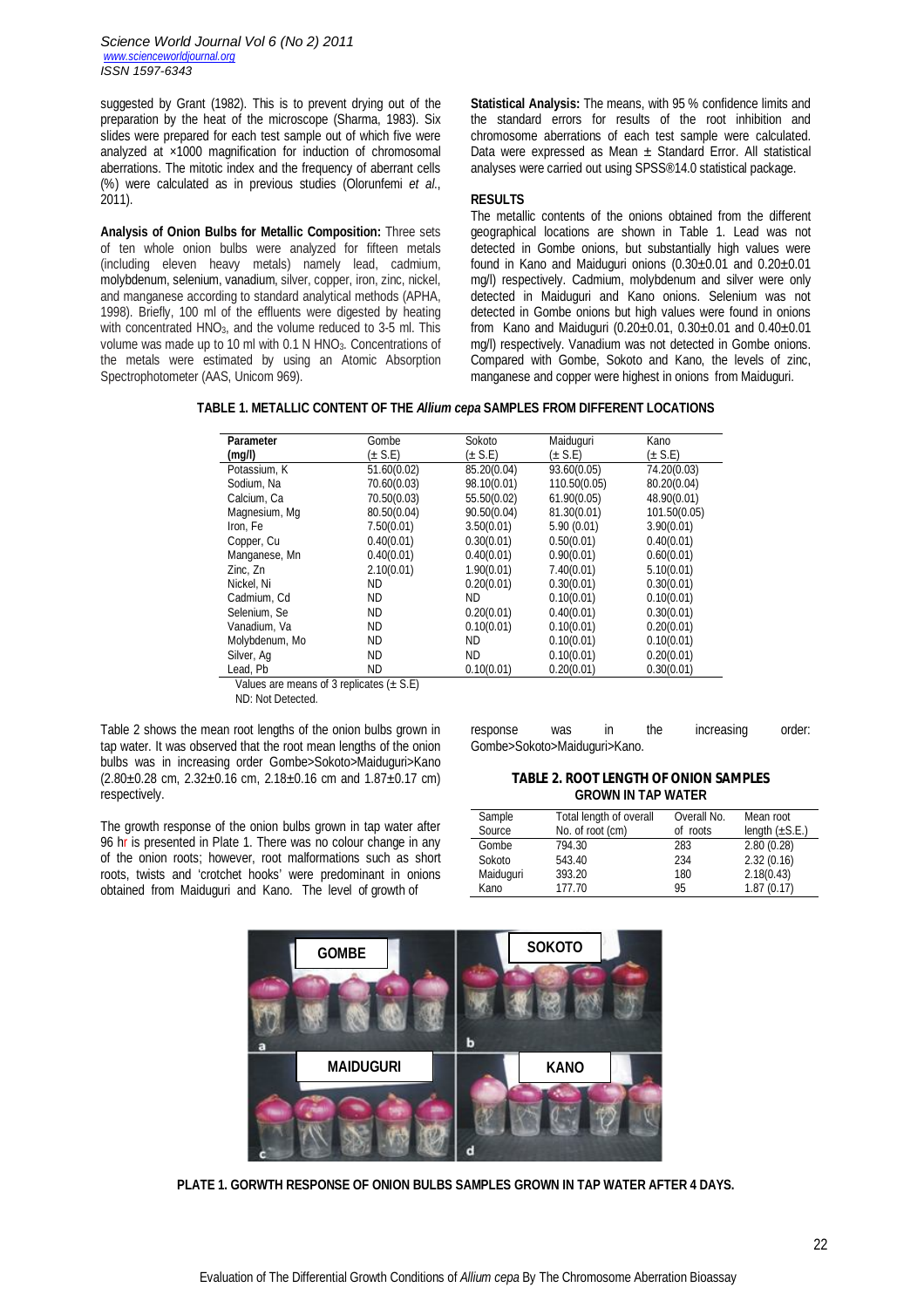The cytological effects of the different onion bulbs after two days of growth in tap water are presented in Plate 2 and Table 3. It was observed that mitotic index was in the increasing order Gombe>Sokoto>Maiduguri>Kano (97.80, 92.40, 90.20 and 88.00) respectively.

The types and frequency of chromosomal aberrations induced in the onion root tips were most predominant in the Kano onions. In the same vein, the percentage aberrant cells was in the decreasing order Gombe<Sokoto<Maiduguri<Kano (7.73, 21.24, 34.73 and 40.75 %) respectively.

|                         |                               | <b>Chromosome Aberration per 1000 cells</b> |         |               |          |            |                |                          |                               |
|-------------------------|-------------------------------|---------------------------------------------|---------|---------------|----------|------------|----------------|--------------------------|-------------------------------|
| Sample<br><b>Source</b> | <b>Mitotic</b><br>index (M.I) | Deviation<br>Polar                          | aggards | ragments<br>ட | Jagrants | Stickiness | <b>Bridges</b> | Micronucleus             | %<br><b>Aberrant</b><br>cells |
| Gombe                   | 97.80                         |                                             |         |               | 2        |            | 2              | ۰                        | 1.10                          |
| Sokoto                  | 92.40                         | 5                                           | 3       | 3             | 25       | 12         | 30             | $\overline{\phantom{0}}$ | 14.16                         |
| Maiduguri               | 90.20                         | 39                                          | 5       | 5             | 28       | 34         | 44             | 2                        | 34.81                         |
| Kano                    | 88.00                         | 35                                          | 5       | 6             | 38       | 50         | 45             | 6                        | 42.04                         |



**PLATE 2. CHROMOSOME ABERRATIONS OBSERVED IN THE ROOT TIPS OF DIFFERENT ONION SAMPLES GROWN IN TAP WATER.**

(a) bridges (b) stickness at prophase (c) disoriented chromosomes (d) stickness at metaphase (e) chromosome breaks and micronucleus (f) bagrants (x1000 magnification).

#### **DISCUSSION**

The bulk of onion production in Nigeria is from the dry season cropping system particularly under irrigation in the Northern States. Repeated application of poor quality irrigation water can strongly influence the speciation of heavy metals, especially if the metal input is anthropogenic and make it more available for plant utilization (Shridhara Chary *et al*., 2008). Results obtained from this study shows that there were varying amounts of heavy metals in the onion bulbs obtained from different parts of northern Nigeria. This is probably due to uptake of these metals in poorly irrigated water and inefficient farming techniques. For instance, large amounts of industrial wastes, domestic and abattoir wastewaters been reported to be discharged into Kano city streams and used for irrigation, for which Binns *et al*., (2003) found to contain large amounts of toxic heavy metals. Similar reports of high levels of heavy metal accumulation in onion leaves in irrigated fields have been reported (Abdullahi *et al*., 2008, 2009).

Even though production of onion using irrigation practices has contributed significantly to poverty alleviation, food security, and improvement of the quality of life for rural populations, a study conducted in Sokoto by Ojo *et al*., (2009) observed that the farmers were technically inefficient with the use of fertilizers and agrochemicals due to their level of education.

The *A. cepa* material used for this work is a genetic population (not a clone) of onions, meaning that there is a natural variability in the material; so in a sense it is advantageous to purchase the onions in the market since the variation within the population will be compensated for by the use of a series of onions for each test. However, this is on the assumption that the onions are not at the risk of treatment with herbicides (Fiskesjö, 1985a). In the light of the above literature on the differential conditions of cultivation of onions found in our markets, the differential root growths of the different onions in tap water obtained in this study could be attributed to the differential quantity of toxic heavy metals accumulated in the plant materials themselves.

In *Allium* test, there usually seems to be a certain correspondence between root growth retardation (toxicity) and certain chromosomal deviations (genotoxicity) reduction. When chromosomal aberrations occur, there are almost always some growth restrictions (Fiskesjö, 1985b). The linear relationship between the macroscopic growth and microscopic parameters in this study infers the quantity of toxic heavy metals accumulated in the plant material is responsible for the differential percentage aberrant cells obtained in the different onions. In the same vein, in *Allium cepa,* whenever there is root growth inhibition, there is always reduction in the number of dividing cells (Bakare 2001;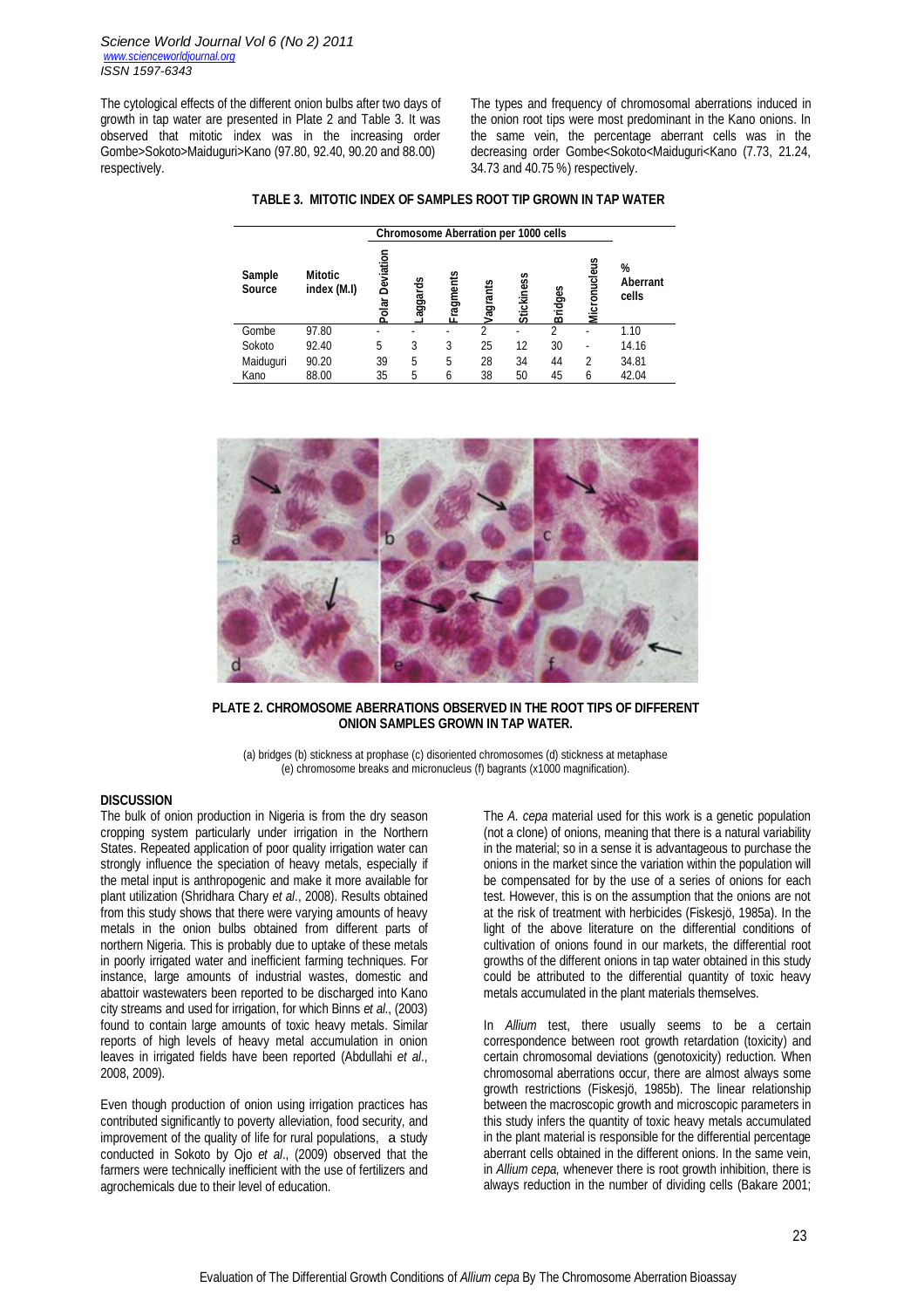#### *Science World Journal Vol 6 (No 2) 2011 www.scienceworldjournal.org ISSN 1597-6343*

Fiskesjo, 1997; Bakare & Wale-Adeyemo, 2004). Various types of induced chromosome aberrations have been associated with the heavy metals present during treatment of the onions with herbicide during cultivation (Natarajan *et al.,* 1996). In this study, the onion bulbs induced chromosome aberrations; however the types varied with the source of the onion bulbs. Chromosomal aberrations such as vagrants, stickiness, bridges, laggards, fragmentations, polar deviation and even micronuclei were found in the onion bulbs. The implication of the presence of these chromosome aberrations found in supposed controls in cytogenetic studies is that such results cannot guarantee the authenticity and reproducibility of findings where contaminated onion bulbs are utilized. Onion bulbs obtained from Gombe had the least heavy metal contamination; they also had the highest root growth and the highest mitotic index value.

On the other hand Kano onions with the most heavy metal contamination had the least root growth and the highest percentage aberrant cells. The high levels of heavy metal accumulation in onion leaves in irrigated fields in Kano (Abdullahi *et al*., 2008, 2009) may have been responsible for this development. The findings in this study suggest that onion bulbs obtained from Gombe are probably the most suitable for *Allium cepa* bioassay.

Vegetables accumulate heavy metals in their edible and non edible parts. Although some of the heavy metals such as Zn, Mn, Ni and Cu act as micro-nutrients at lower concentrations, they become toxic at higher concentrations. Health risk due to heavy metal contamination of soil has been widely reported (Satarug *et al*., 2000; Eriyamremu *et al*., 2005; Muchuweti *et al*., 2006). Crops and vegetables grown in soils contaminated with heavy metals have greater accumulation of heavy metals than those grown in uncontaminated soil (Marshall *et al*., 2007; Sharma *et al*., 2006, 2007). Intake of vegetables is an important path of heavy metal toxicity to human being.

Results of this study has shown that the contents of lead and other heavy metals in the onion bulbs obtained from Kano, Maiduguri and Sokoto were appreciably high. The likely health risks that could be caused to the unsuspecting public by the daily intake of heavy metals through these contaminated vegetables should not be overlooked by relevant health care and agricultural regulatory authorities.

#### **REFERENCES**

Abdullahi, M. S., Uzairu, A. & Okunola, O. J. (2008). Determination of some trace metal levels in onion leaves from irrigated farmlands on the bank of River Challawa, Nigeria. *African Journal of Biotechnology, 7***:** 1526-1529

Abdullahi, M. S., Uzairu, A. & Okunola, O. J. (2009). Quantitative Determination of Heavy Metal Concentrations in Onion Leaves. *International Journal of Environmental Research*, *3*:271-274

Amans, E. B. (1996). Effect of plant spacing nitrogenrates on early and late-sown dry season onion (*Allium cepa*) in the Sudan Savana of Nigeria. Growth, maturity and bulb yield. Ph.D. Thesis, Ahmadu Bello University, Zaria, Nigeria.

American Public Health Association, APHA (1998). Standard Methods for the Examination of Water and Wastewater. 20th ed. American Public Health Association, Washington DC, 1220 pp.

Audu A. A. & Lawal, A. O. (2005). Variation in Metal Contents of Plants in Vegetable Gardens Sites in Kano Metropolis. *Journal of Applied Science and Environmental Management, 10*: 105 - 109.

Awofolu, O. R.; Mbolekwo, Z.; Mtshemla, V. & Fotoki, O. S. (2005). Levels of Trace Metals in Water and Sediments from Tyume River and its Effects on an Irrigated farmland. *Water, Science and Agriculture*, *31:* 87- 94.

Babatunde, B. B. & Bakare, A. A. (2006). Genotoxicity screening of wastewaters from Agbara industrial estate, Nigeria evaluated with the *Allium* test. *Pollution Research, 25***:**227-234.

Bakare, A. A. (2001). The potential mutagenic effect of the leachates of rural solid waste landfill on *Allium cepa (L). SINET: Ethiopian Journal of Science, 24*: 283 – 291*.*

Bakare, A. A. & Wale-Adeyemo, A. R. (2004). The mutagenic and cytotoxic effects of leacheates from domestic solid wastes and Aba-Eku landfill, Nigeria on *Allium cepa. Nature, Environment and Pollution Technology 3:* 455-462.

Binns, J. A., Maconachie, R. A. & Tanko, A. I. (2003). Water, land and health in urban and peri-urban food production: the case of Kano, Nigeria. *Land Degradation and Development 14:* 413-444.

Cramer, C. S. (2000). Breeding and Genetics of *Fusarium* basal rot resistance in onion. *Euphytica, 115:* 159-166.

Eriyamremu, G. E., Asagba, S. O., Akpoborie, A. & Ojeaburu, S. I. (2005). Evaluation of lead and cadmium levels in some commonly consumed vegetables in the Niger-Delta oil area of Nigeria. *Bulletin of Environmental Contamination and Toxicology 75:* 278-283.

Fiskesjö, G. (1985a). The *Allium* test as a standard in environmental monitoring. *Hereditas 102:* 99-112.

Fiskesjö, G. (1985b) Allium test on river water from Braan and Sexan before and after closure of a chemical factory. *Ambiologia, 14:* 99-103.

Fiskesjö, G. (1988). The Allium test - an alternative in environmental studies: The relative toxicity of metal ions. *Mutation Research 197:*243-269.

Fiskesjö, G. (1993). The *Allium* test in wastewater monitoring. *Environmental Toxicology and Water Quality 8:*291-298.

Fiskesjö, G. (1997). *Allium* test for screening chemicals: Evaluation of cytologic parameters. **In:** *Plants for Environmental Studies,* Wang, W., Gorsuch, J.W., Hughes, J.S. (eds), CRC Lewis Publishers, Boca Raton, New York. pp. 308-333.

Francis, O. A. (2005). Trace Heavy Metals Contamination of Soils and Vegetation in the Vicinity of Livestock in Nigeria. *EJEAF*, *4:*866-867.

Grant, W. F. (1982). Chromosome aberration assays in *Allium*. A report of the United States Environmental Protection Agency Gene Toxicity Program. *Mutation Research, 99:* 273-291.

Hussaini, M. A., Amans, E. B. & Ramalan, A. A. (2000). Yield, bulb size distribution and storability of onion (Allium cepa (L.) under different levels of N fertilization and irrigation regime. *Tropical Agriculture, 77:* 145-152

Marshall, F. M., Holden, J., Ghose, C., Chisala, B., Kapungwe, E., Volk, J., Agrawal, M., Agrawal, R., Sharma, R. K. & Singh, R. P. (2007). Contaminated Irrigation Water and Food Safety for the Urban and Periurban Poor: Appropriate Measures for